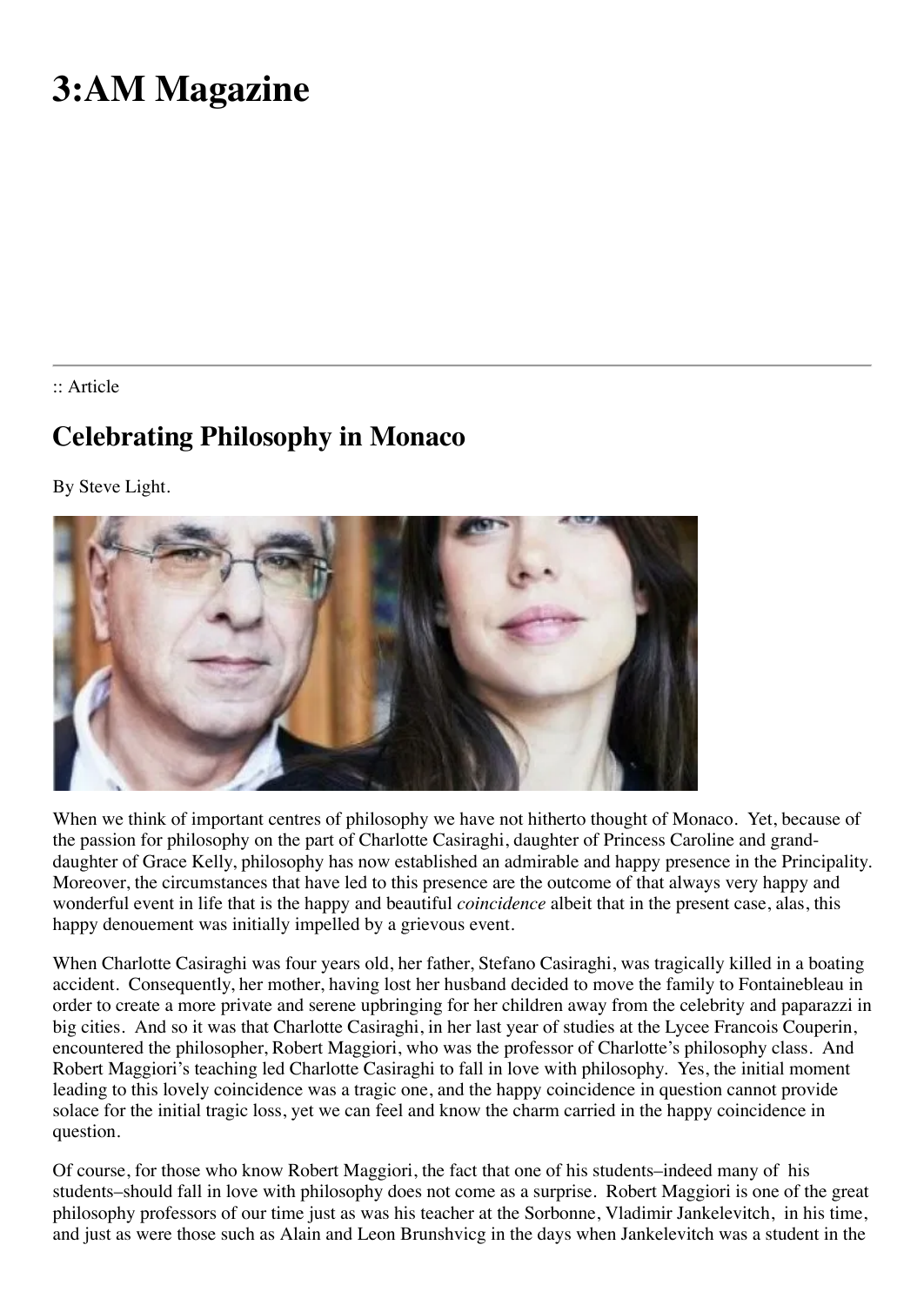years immediately following WWI. Maggiori was a student Jankelevitch especially esteemed and admired (Jankelevitch was one of the greatest and most original of 20th Century philosophers) and Jankelevitch's 1980 expanded and revised three-volume version of one of his major works, *Le je-ne-sais-quoi et le presquerien* [\(The I-know-not-what and the almost-nothing\), which originally appeared in 1957, bore a dedication to](http://www.amazon.co.uk/Je-Ne-Sais-Quoi-Presque-Rien-Manire-LOccasion-T1/dp/2020058103/ref=sr_1_1?s=books&ie=UTF8&qid=1526374877&sr=1-1&keywords=Le+je-ne-sais-quoi+et+le+presque-rien) Robert Maggiori. Certainly Jankelevitch was one of the great teachers of philosophy and Robert Maggiori in his marvelous little book, *[La metier de critique: journalisme et philosophie](http://www.amazon.co.uk/m%C3%A9tier-critique-Journalisme-philosophie/dp/2020988003/ref=sr_1_1?s=books&ie=UTF8&qid=1526374959&sr=1-1&keywords=La+metier+de+critique%3A+journalisme+et+philosophie)* (The craft of criticism: journalism and philosophy), which describes and presents his practice for almost forty years now as the principle reviewer of books of philosophy (and books in the human sciences) for the newspaper, *Liberation*, writes that "teaching philosophy is among the most beautiful of professions".

In his teaching Robert Maggiori combines in great virtuosity the most supple and incisive of presentations, analyses, and depictions together with an ethical and ethico-pedagogical attention and tenderness whereby he is ever and always in tune with the many specificities and textures in the thinking and perceiving of his students.

Consequently he is ever able in his expository and explanatory discourse to create in an always collaborative effort just that meeting point of possible comprehension on the part of his students with the contours and layers of his pedagogical portraitures of concept and idea and their various constellations and figures. All this to also say that Robert Maggiori is a philosopher par excellence of generosity at once in his writing and philosophical works and above all in his pedagogical practice.

Furthermore, his classroom teaching is always imbued in his journalistic practice with *Liberation*. To bring philosophy and all its dense and difficult notions to a general public is not an easy task and it is all the more difficult because complicated ideas and extensive tomes most be presented in the very short and condensed space of a newspaper article. In addition Maggiori always and properly wants to present not just the ideas of a book but the biographical features of the book's author and the historical and socio-historical conditions and geographies of author and book so that he is presenting a preliminarily extensive and intensive picture. And time and time again in article after article, year after year, decade after decade, he has done just this and always with such admirable clarity and virtuosity. Many of these articles have been collected over the years in wonderful books that he has brought forth and in this sense in the wonderful gifts he has given us all.

Yes, it makes so much sense, indeed, how could it have been otherwise, that Charlotte Casiraghi would fall in love with philosophy and develop a passion to pursue the philosophical life. And yet if Charlotte Casiraghi fell in love with philosophy it is not just because of Robert Maggiori's teaching but–and even more and this is the paramount truth and resonance in all good and happy pedagogy–because of an already existing desire and passion for learning, learning *in life*. What she already brought to his teaching is what, precisely, made this teaching in all its most admirable affects and effects, in all its admirable modalities and qualities, possible and *actual*. Life! Philosophy if it is to truly be a vocation of the mind must necessarily be an existential vocation, the vocation of our living immediacies and trajectories.

Following her year in Robert's class Charlotte Casiraghi pursued the two year study course for preparation for the Ecole Normale Superieure entrance exam and then pursued university studies in philosophy at the Sorbonne. But throughout these studies and ever thereafter her dialogue with Robert Maggiori continued ever renewed and ever invigorated. And so we could say that just as Robert Maggiori brought to Jankelevitch his own beautiful aptitude for philosophy and for the philosophical life and quest so to did Charlotte Casiraghi bring to Robert Maggiori her own aptitude and talent for philosophy and for the development of her own admirable philosophical culture and quest. And in this conjuncture she conceived the idea of bringing philosophy to Monaco and to its publics. Enlisting Robert Maggiori and also two other philosophers, Joseph Cohen and Raphael Zagury-Orly, a plan was devised whereby once each month from October to April several philosophers or thinkers in other fields would be assembled to give presentations on various topics within a theme chosen for that year. Following this in June a two day conference would be held with a larger gathering of philosophers and thinkers and also a book prize would be awarded from an initial list of nominations of books appearing during the year. And the theme chosen for the first year, 2015- 2016, of the newly established [Philosophical Meetings of Monaco](http://philomonaco.com/) was, perfectly, *Love*. Various topics of discussion included "Being in Love", "Jealousy", "Betrayal", "Self-Love and Love of Another", "Can We Forgive Everything," "Loving One's Neighbor as Oneself", and "The Gift of Love". And the year-ending two day conference in its various themes exhibited the expansiveness and relevance of philosophy in all its realms, i.e. "Philosophy and Children," "Philosophy and Dance," "Philosophy and Sports," "Philosophy and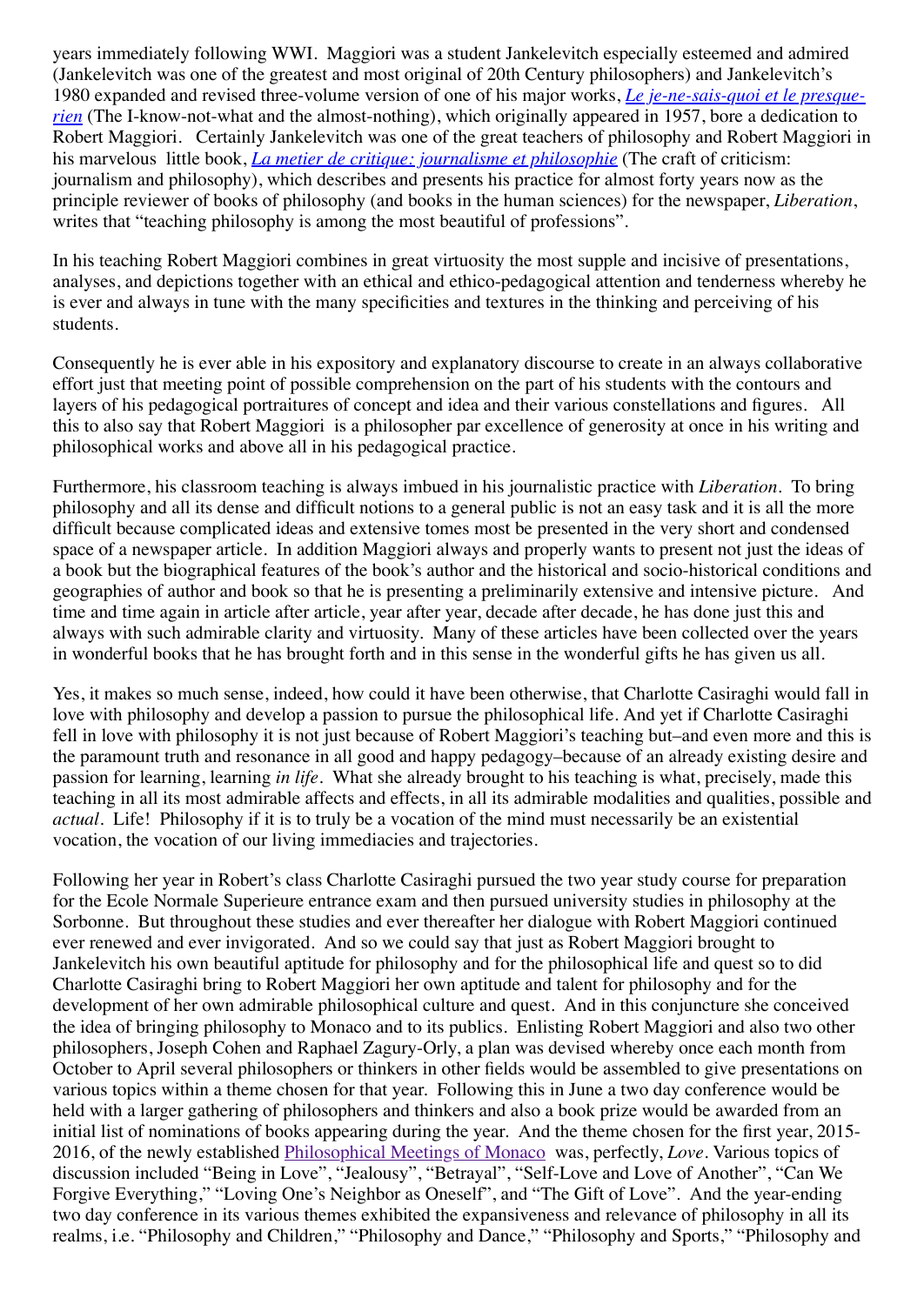Music," "Philosophy and Theater," and "Philosophy and Cinema". The conference was dedicated to the memory of Umberto Eco who was due to speak at the April session but, alas, passed away just prior to that. Sadly there were to be further commemorations since two of the speakers from the first year, the philosopher, Ruwen Ogien, and the psychoanalyst and philosopher, Anne Dufourmontelle, passed away subsequently, Anne Dufourmantelle's death the result of a successful effort to rescue children caught in a riptide at the beach, but which effort led to her own drowning. Courage and generosity, cardinal virtues in any philosophical or existential "treatise of virtues", were translated directly by Anne Dufourmantelle.

In the second year of the Philosophical Meetings the theme was "The Body" and the year-end conference topic was devoted to "Conversation" in its various temporalities and forms. And in the present year the theme has been so pertinently, "Responding to Violence". As for the book prize, in the first year the philosopher, Vinciane Despret, won for her book *[Au bonheur des morts: recit de ceux qui restent](http://www.amazon.co.uk/Au-bonheur-morts-R%C3%A9cits-restent/dp/2359251252/ref=sr_1_fkmr0_1?s=books&ie=UTF8&qid=1526374598&sr=1-1-fkmr0&keywords=au+bonheur+des+morts%3A+revit+de+ceux+qui+resistent)*" (Happy are [the dead: A narrative for those who remain\)" and in the second year Emanuele Coccia won for his book](http://www.amazon.co.uk/vie-plantes-Une-m%C3%A9taphysique-m%C3%A9lange/dp/2743638001/ref=sr_1_1?s=books&ie=UTF8&qid=1526374645&sr=1-1&keywords=La+vie+des+plantes)*, La vie des plantes* (The Life of Plants) whereas Jean-Claude Milner won the associated Prize of the Principality for the body of his lifetime work. Additionally, various lectures and talks have been collected together in a print journal that has now reached its third number.

Robert Maggiori writes in presenting the project to the public: "No one is foreign to philosophy simply because the problems which philosophy treats are those that traverse every human life: love, justice, truth, time, desire, power, technology, freedom, the nature and role of society, art, etc. The Philosophical Meetings of Monaco have as their ambition to create an unprecedented 'place' in which philosophy can find its home, giving thereby hospitality to French thinkers and those of other countries who today nourish philosophy with their research and in this way assemble a large public to which philosophy can bring the necessary tools and forms of reflection necessary to understand the world, society, people other than ourselves but also ourselves as well. Consequently in organizing a series of lectures and colloquia, in bringing together the most eminent personalities of philosophy such as it is practiced today in France and in Europe, and what is more in including students in high schools and younger students as well the Philosophical Meetings of Monaco aims to become one of the most important occasions for the elaboration, communication, and sharing of philosophy in its contemporary elaboration."

It is an ambitious project, of course, and it is now, happily, in its third year and has seen its audiences' grow and its range and activities increase. Indeed, it has expanded beyond Monaco to Paris where from time to time lectures and colloquia have been held at the Paris Institute of Oceanography. Certainly Charlotte Casiraghi has had access to considerable resources in Monaco and Mont Blanc is the official sponsor of the Philosophical Meetings and various important institutions in Monaco and in France serve as partners in support. But better that resources for such an admirable project be available as opposed to being provided for much less worthy projects.

But there is more to praise. The Philosophical Meetings of Monaco have from the very start been mindful that philosophy is relevant and important to those of all ages including students in their youngest of school years. On several occasions the philosopher, Edwige Chirouter, who has been at the forefront of engagement in a project to bring philosophy to children and indeed the youngest of children, has given talks in Monaco and Paris sessions. She is it should be noted a leading member in an enterprise that UNESCO has established in relation to the bringing together of philosophy and children. Additionally the film of Fanny Clement, *Ce n'est qu'un debut* (This is only the beginning) devoted as it is to the presentation of very young children in engagement with philosophy and its pedagogy, indeed with children as young as four years old, has been shown under the auspices of the Philosophical Meetings and has been the theme of a conference involving one of the producers of the film, Cilvy Aupin, along with Robert Maggiori, Joseph Cohen, Edwige Chirouter, and Jean-Philippe Vinci. The film with subtitles is already making its way to other countries and it is to be hoped that it will be shown in Anglophone countries.

In this regard, the Philosophical Meetings have been devoted to an outreach program to high school students in Monaco. On a regular basis philosophical speakers visit high school philosophy classes for philosophical discussions with the students. As the program of the Philosophical Meetings states: "[A program] will be established in the high schools of the Principality whereby each month an invited philosopher will meet with high school students and present at their school a talk on a theme decided upon in collaboration with the students. In this manner meetings of rare intensity can take place animated by a desire for investigation and questioning and for comprehension in a most vigorous and unconstrained way. These meetings can, thereby,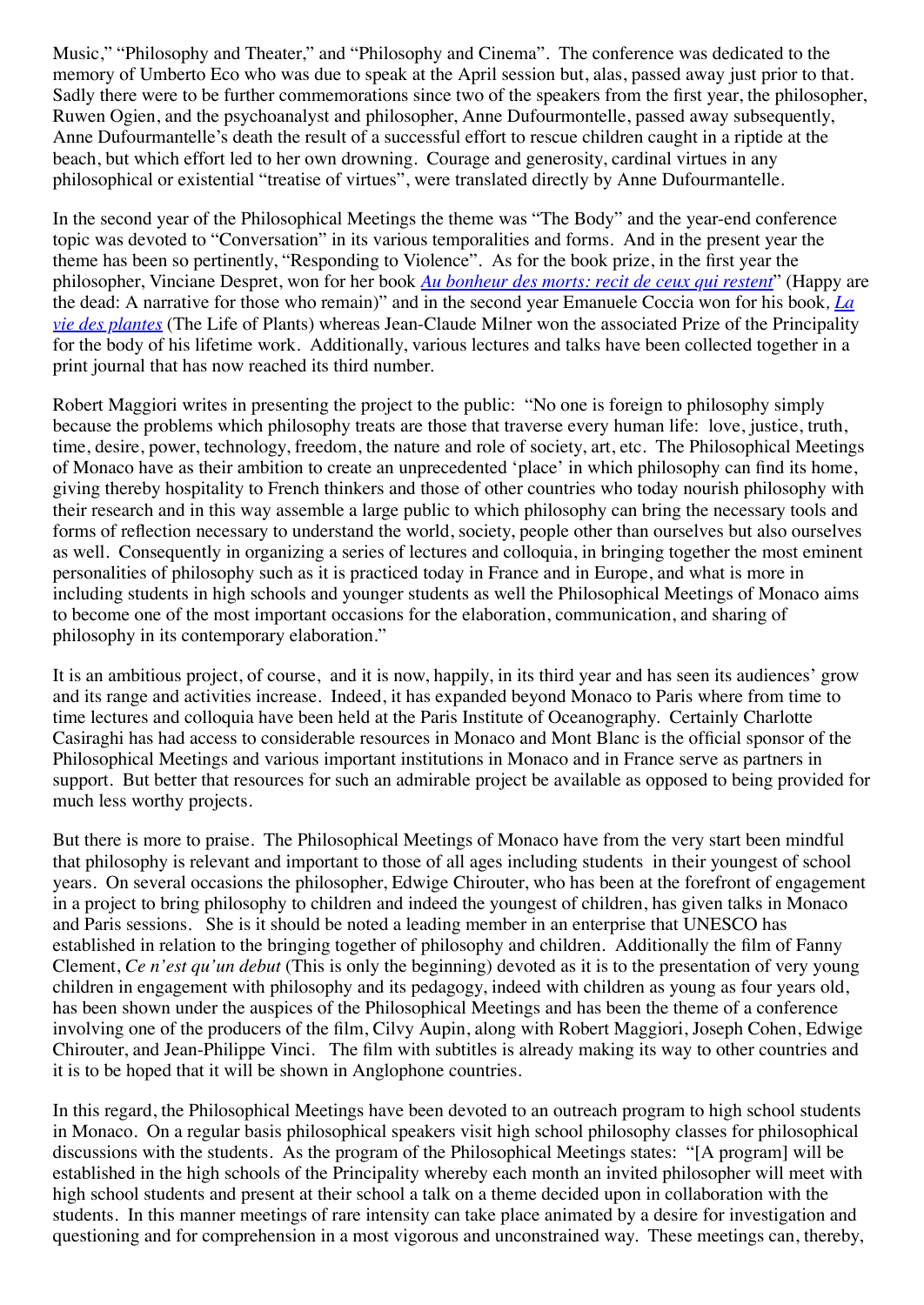give rise to an authentic and emphatic enthusiasm for philosophical thinking, dialogue, and transmission in their most vivid and vivacious instantiations."

Monaco like France is unique in that philosophy has long been taught in the final year of high school which is unfortunately not the case in the United States. Moreover if in Italy students in the specialized Classical High School (Liceo Classico) study philosophy for three years, yet these high schools are quite limited in their enrollments whereas if in France only students on the Baccalaureat track take the philosophy course, nonetheless the number of students studying philosophy is significantly larger. It should be hoped that at some point the teaching of philosophy in high school might be something that could begin to take place in the U.S. although it would in many respects be marred by the complete dominance of analytical philosophy where-in philosophy is considerably reduced and constricted in its vitalities and vivacities. Elsewhere, in Ireland, for example, just a couple of years ago philosophy became a subject available in high schools, all though it is not required but merely an elective so that the number of students reached remains quite small.

Vladmir Jankelevitch wrote that we can very well "live without philosophy *but not so well*." Yet we could counter that we can live without philosophy and still live just, ethical, and happy lives, indeed that we could still live well, but it is also true that philosophy, when it is undertaken and lived in its better forms, can very well, and happily, enhance life and all its ethical and socio-existential comportments. Living well is not a necessary outcome of living with philosophy but no doubt it is an ever happy and available potentiality.



Enhancement! In this third and thus far most fecund year of the Philosophical Meetings of Monaco, Robert Maggiori and Charlotte Casiraghi have also published a book written together, *[Archipels des Passions,](http://www.amazon.co.uk/Archipel-passions-Charlotte-Casiraghi/dp/2021335747)* which is the result of the aforementioned *dialogue* they have carried out since they first encountered one another.

Life is passion, life is affection. Doubtless passions can bring difficulties to our lives and as Robert Maggiori says we can certainly live passions in a way damaging to our lives and the lives of others but, as he sagaciously adds, without passion life cannot be lived well at all. The *manner and mode* by which we live our passions and affections, that is ever and always the key–and in this sense, precisely, a manner and mode of truth. Philosophy is not indispensible in helping us find a way to live in the best and most just of ways ethically and existentially, but in its proper and supple manners it can be a boon and benefit. In their book